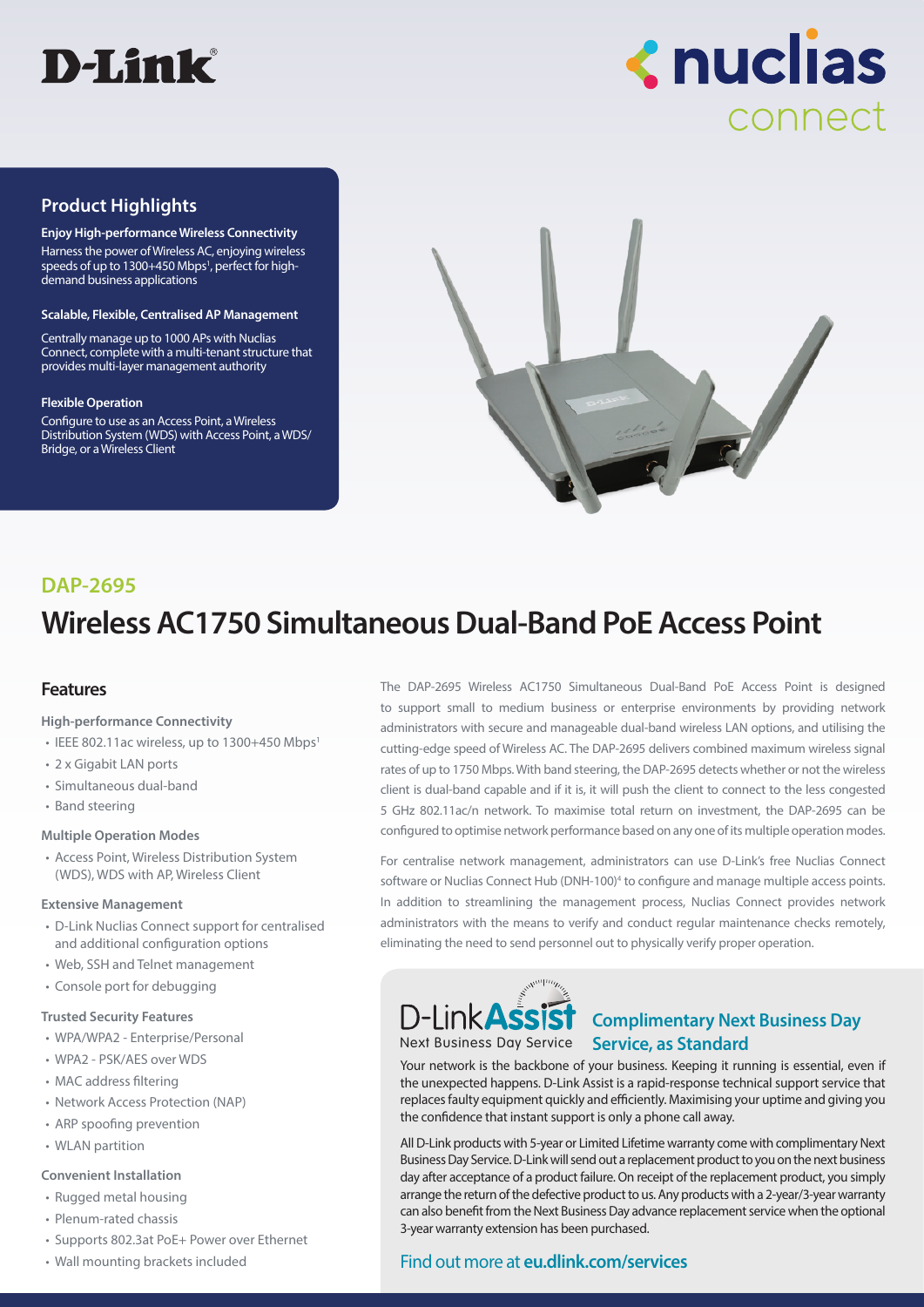

# **Wireless AC1750 Simultaneous Dual-Band PoE Access Point**



Nuclias Connect is network management software that enables you to manage the network locally for dedicated privacy and security. It can be used either as an on-premises software management platform, or as a cloud solution hosted on a public cloud service.

Install the software on a local server on-site and manage up to 1,000 access points (APs), or optionally use the dedicated Nuclias Connect Hub<sup>4</sup> which can manage up to 100 APs.

## **Flexibility to Meet Your Needs**

Through software-based monitoring and remote management of all wireless APs on your network, Nuclias Connect offers tremendous flexibility compared to traditional hardware-based management systems. Configuration can be done remotely. Management software is customisable, and enables control and analytics of a broad or fine granularity, presentable in a variety of formats. Additionally, admins can provide and manage a variety of distributed deployments, including the option to configure settings and admin accounts in a specific manner for each deployment. Nuclias Connect gives you the financial and technical flexibility to expand from a small network to a larger one (up to 1,000 APs), while retaining a robust and centralised management system.

## **Insights at a Glance**

Gain an extensive understanding of your network through usage analytics and status reports which can be viewed at a glance. Insights derived from traffic data can create business value. Traffic can be viewed across the entire network, to the level of a single AP.

**DAP-2695**

### **Network Security & Data Privacy**

Nuclias Connect balances the need for access convenience with the need for security. All communications over the system are encrypted, with your user data never leaving your possession. Additional security measures (such as firewalls) can also be added to your network, without undue technical difficulty.

#### **Key Features**

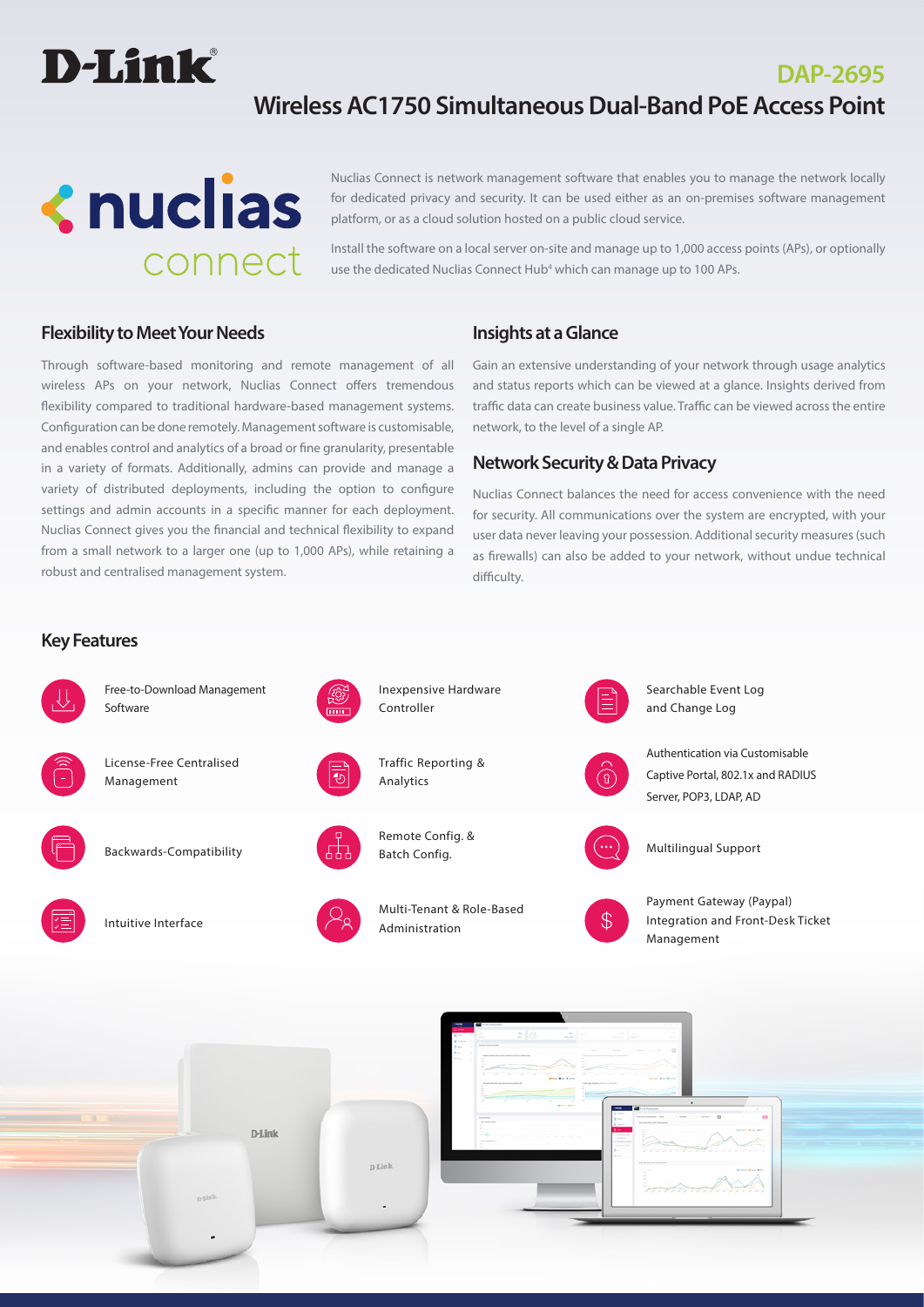

| <b>Technical Specifications</b> |                                                                                                            |                                                                                                                           |
|---------------------------------|------------------------------------------------------------------------------------------------------------|---------------------------------------------------------------------------------------------------------------------------|
| General                         |                                                                                                            |                                                                                                                           |
| Device Interfaces               | · 802.11a/b/g/n/ac wireless <sup>1</sup><br>· RJ45 console port                                            | • 2 Gigabit LAN Port (one port supporting 802.3at PoE)                                                                    |
| <b>LEDs</b>                     | • Power<br>$-LAN$                                                                                          | • 2.4 GHz wireless<br>• 5 GHz wireless                                                                                    |
| <b>Standards</b>                | · IEEE 802.11a/b/g/n/ac1                                                                                   | · IEEE 802.3u/ab/af                                                                                                       |
| Wireless Frequency Range        | • 2.4 GHz band: 2.4 GHz to 2.4835 GHz                                                                      | • 5 GHz band: 5.15 to 5.35 GHz, 5.47 to 5.85 GHz <sup>3</sup>                                                             |
| Antennas                        | • Three 4 dBi for 2.4 GHz                                                                                  | • Three 6 dBi for 5 GHz                                                                                                   |
| Functionality                   |                                                                                                            |                                                                                                                           |
| Security                        | • WPA-Personal<br>• WPA-Enterprise<br>• WPA2-Personal<br>• WPA2-Enterprise<br>• WEP 64/128-bit encryption  | · SSID broadcast disable<br>• MAC address access control<br>• Network Access Protection (NAP)<br>• Internal RADIUS server |
| Network Management              | · Telnet<br>· Secure Telnet (SSH)<br>$\cdot$ HTTP<br>· Secure HTTP (HTTPS)<br>• Traffic control            | • SNMP<br>· D-View module - private MIB<br>• Nuclias Connect Software<br>• Nuclias Connect Hub <sup>5</sup>               |
| Physical                        |                                                                                                            |                                                                                                                           |
| <b>Dimensions</b>               | • 190 x 36.5 x 198.8 mm (7.48 x 1.44 x 7.82 inches)                                                        |                                                                                                                           |
| Weight                          | • 1140 grams (2.52 lbs) with antennas                                                                      |                                                                                                                           |
| Operating Voltage               | + 48 V DC +/-10% (power adapter not included)                                                              | • PoE+ (802.3at)                                                                                                          |
| Maximum Transmit Output Power   | · FCC at 2.4 GHz: 26 dBm/ETSI: 15 dBm (Dual Chain)<br>· FCC at 5 GHz: 26.5 dBm/ETSI: 23.5 dBm (Dual Chain) |                                                                                                                           |
| Temperature                     | • Operating: 0 to 40 °C (32 to 104 °F)                                                                     | • Storage: -20 to 65 °C (-4 to 149 °F)                                                                                    |
| Humidity                        | • Operating: 10% to 90% non-condensing                                                                     | • Storage: 5% to 95% non-condensing                                                                                       |
| Certifications                  | $\cdot$ FCC<br>$\cdot$ IC<br>$\cdot$ CE                                                                    | $\cdot$ UL<br>• Wi-Fi® Certified                                                                                          |